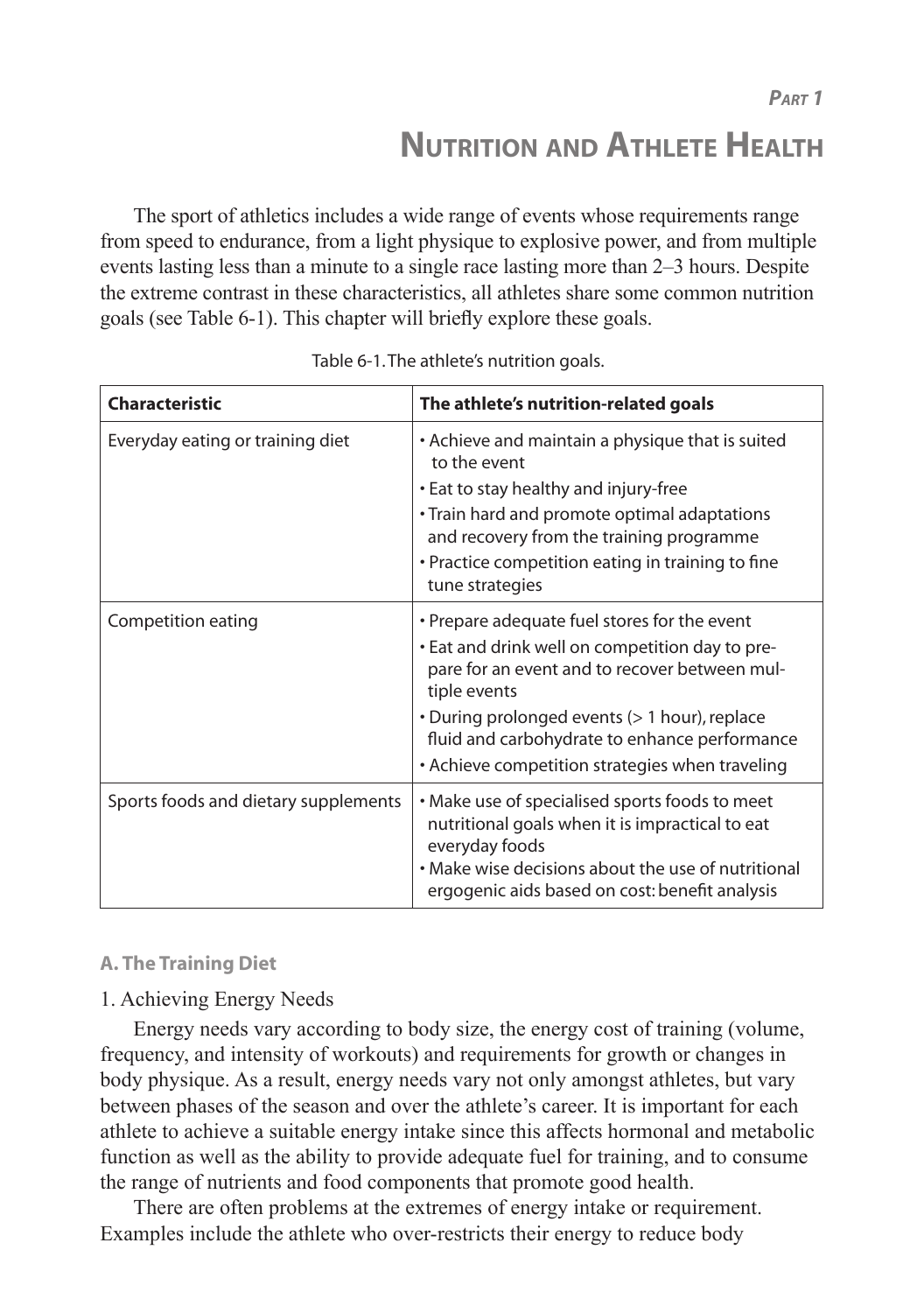weight and body mass levels, the athlete who is unable to adjust to a new energy requirement while they are injured or in the off-season, and the athlete with very high energy requirements who is unable to consume adequate food in a busy day. A consultation with a sports dietitian can help such athletes to recognise their true energy requirements and adopt appropriate eating patterns and food choices.

A new concept that is being promoted is that of energy availability—that is, the energy that is left for body functions once the energy cost of training is taken into account (see Table 6-2). There is evidence that the body can tolerate a certain level of reduction in energy intake, but energy availability lower than 30 kcal (126 kJ) per kg of lean body mass is associated with impairments of metabolic, hormonal, and reproductive function. This is now identified as being important in the development of menstrual disorders in female athletes.

| <b>Definition of energy availability</b> | Total energy intake-energy cost of training     |
|------------------------------------------|-------------------------------------------------|
| Example of low energy availability       | Calculations: Body fat $= 10\%$ or 5 kg         |
| Athlete = 50 kg distance runner, $10\%$  | Lean body mass (LBM) = 45 kg                    |
| body fat                                 | Energy availability = $2250 - 1000 = 1250$ kcal |
| Training programme = 1000 kcal/day       | $= 1250/45$ kg                                  |
| Energy intake $= 2250$ kcal              | $= 28$ kcal/kg LBM                              |
| Example of adequate energy availability  | Calculations: Body fat = $10\%$ or 6 kg         |
| Athlete = 60 kg distance runner, $10\%$  | Lean body mass (LBM) = 54 kg                    |
| body fat                                 | Energy availability = $3250 - 1000 = 2250$ kcal |
| Training program $=$ 1000 kcal/day       | $= 2250/54$ kg                                  |
| Energy intake $=$ 3250 kcal              | $= 42$ kcal/kg LBM                              |

Table 6-2. Calculation of energy availability.

# 2. Maintaining the Ideal Physique

In many events, the athlete's physique plays an important role in promoting optimal performance. For example, a high level of muscularity is required to achieve explosive power in sprints or strength for throwing events. Furthermore, when the athlete is required to move their own body mass over long distances (distance running and walking) or against gravity (jumps and hilly running courses), a favorable "power to weight" ratio is achieved by being light and lean.

Some athletes automatically arrive at a desirable physique for their event, as a result of genetics and the conditioning effects of training and healthy eating. Other athletes need to manipulate their training and diet to produce an increase in muscle mass and/or a loss of body mass and body fat levels. In many cases, the expectations of such a program are unrealistic or the dietary strategies are unsound.

Loss of body fat/body mass should be gradually achieved by a program of mild energy deficit that still permits the achievement of the athlete's other dietary goals and allows the athlete to be reasonably free of food-related stress. The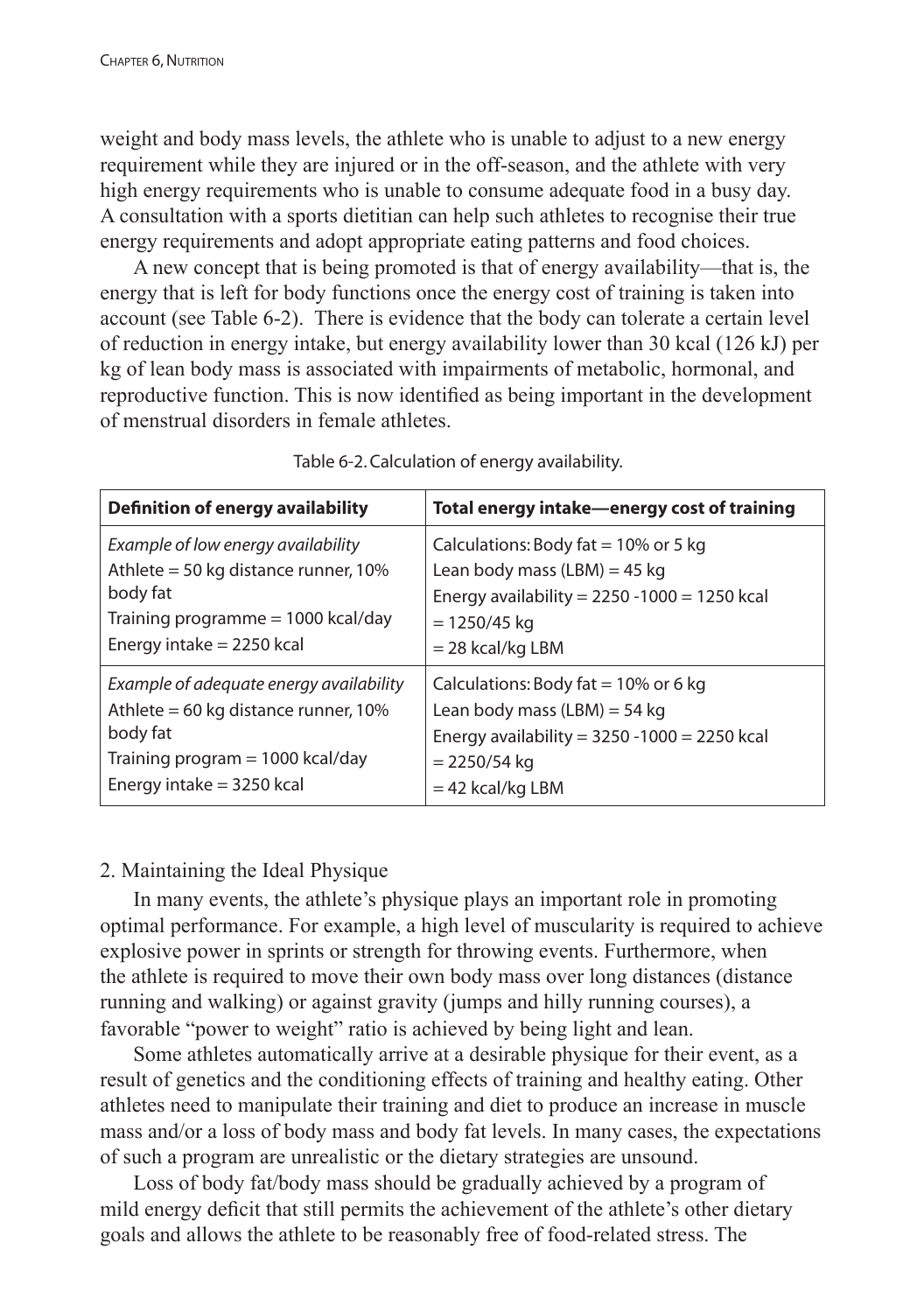athlete should not strive for minimal body fat levels per se, but rather a physique that is associated with good performances and health over both the long term and short term. An increase in muscle mass and strength is achieved by an appropriate resistance program with the support of adequate energy intake and strategic timing of food intake around training sessions.

## 3. Protein Needs

Athletes in events requiring strength and power (e.g. sprinters and throwers) often believe that protein intake is their most important nutritional concern, and that high protein diets and protein supplements are a required part of their preparation. The perceived link between a high protein intake and gain of muscle protein is understandable but is not supported by scientific evidence. By contrast, many athletes in endurance events (e.g. distance runners and walkers) pay little attention to dietary protein despite the importance of protein synthesis in the achievement of their desired training adaptations (e.g. repair of muscle damage and the synthesis of functional body proteins such as enzymes).

Whether heavy training increases protein requirements is still debated. Studies typically show that protein intakes needed to achieve nitrogen balance are not elevated in subjects habituated to an exercise load. However, this may not reflect the situation for athletes who practice progressive overload in their training. Nevertheless when the possible increases in protein requirements have been calculated for athletes in heavy training, they appear to be within the range of 1.2–1.6 g/kg body mass per day for both strength and endurance activities. Dietary surveys show that such intakes are achieved by most athletes, especially those consuming high-energy intakes. Therefore, an exaggerated focus on protein-rich foods or high protein supplements is unnecessary. Athletes who are most at risk of consuming protein intakes below this range are those who restrict total energy intake to lose weight. This is particularly the case for female athletes.

Recent studies suggest that the total *amount* of protein consumed by the athlete is not as important as the *timing* of intake in relation to training. The consumption of protein before and after a resistance workout has been shown to enhance protein synthesis and net protein balance in response to the training stimulus; this enhancement is still evident in the 24-hour picture of protein balance. This strategy should be integrated into the athlete's recovery eating program.

## 4. Meeting Fuel Requirements for Training

Although various substrates combine to provide the fuel for exercise, the body's carbohydrate stores are limited and are often less than the fuel cost of daily training. The athlete's everyday eating should provide adequate carbohydrate to fuel training and promote adequate recovery of muscle glycogen stores between workouts. Older dietary guidelines promoted a single recommendation for the carbohydrate content of the athlete's diet, expressing this as a percentage of total energy intake (e.g. 55–70% of daily energy).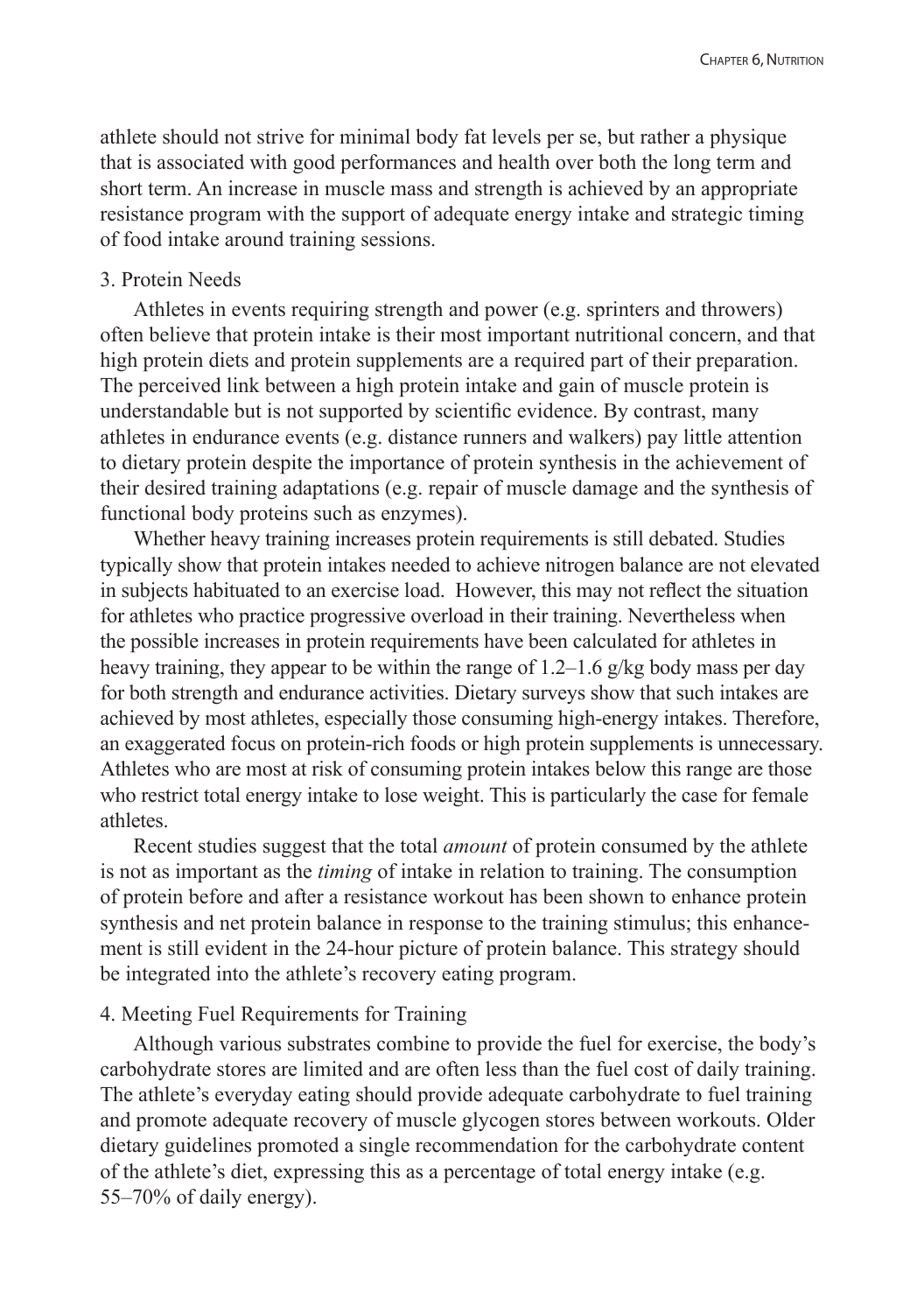However, it is now recognised that this terminology fails to recognise the varying fuel needs associated with different types of training, and falsely assumes that these fuel needs are always aligned with total energy requirements. Therefore, new guidelines express carbohydrate needs according to the type and volume of training, and the size of the athlete. It is suggested that daily carbohydrate needs vary from ~5 g/kg body mass for athletes undertaking a light training program or training that is not dependent on muscle glycogen, to intakes of 7–10 g/kg for prolonged and strenuous daily workouts or where optimal synthesis of glycogen is required. Of course, these guidelines are considered "ball park" figures and should be fine-tuned by the athlete according to their total energy budget and feedback from training performances.

### 5. Vitamins, Minerals, and Anti-oxidants

Food contains a variety of vitamins, minerals, anti-oxidants, and other food components that promote optimal function and health. Generally, we can be confident that a moderate to high energy intake (>2000 kcal or 8.4 MJ per day), chosen from a wide variety of nutrient-rich foods, is able to supply all needs for these micronutrients and food components. Athletes are at risk of inadequate intake of these compounds when they restrict energy intake, dietary variety, or both of these factors. This includes athletes following weight loss diets or other programs that limit food choices, fussy eaters, and athletes who are traveling to areas in which food availability is limited. These athletes should be directed to a sports dietitian for advice to improve the quantity and quality of their food intake. Where the athlete is unable or unwilling to implement such changes, a low-dose broad range multivitamin/mineral supplement should be considered.

The micronutrients that are at most likely to be consumed in inadequate amounts are iron and calcium. Iron deficiency occurs in athletes for the same reason that it occurs in the general population; intake of bio-available iron that is less than iron requirements or iron losses. Risk factors for low iron intake include low energy intake, vegetarian eating, and other eating patterns that restrict dietary variety and intake of red meats. While iron requirements are increased during growth and pregnancy, iron losses are increased by problems of gastrointestinal bleeding or malabsorption (e.g. ulcers, Crohn's disease, or parasitic infections), excessive hemolysis associated with footstrike, and unusual blood loss (frequent blood donations, traumatic bleeding, and abnormal menstrual blood loss). It appears that the prevalence of iron deficiency anemia in athletes is similar to that of the sedentary population. However, there is a higher prevalence of iron deficiency without anemia (hemoglobin within normal ranges, but serum ferritin levels below 20–30 ng/ml) and recent studies show that this condition is associated with a reduced responsiveness to training. It is now recommended that interventions occur at this stage, even if it is only to prevent a further decline into anemia.

Prevention and treatment of reduced iron status should include attention to the factors that are causing iron drain, including dietary modifications to increase the intake of bio-available iron. Such dietary changes may include the frequent intake of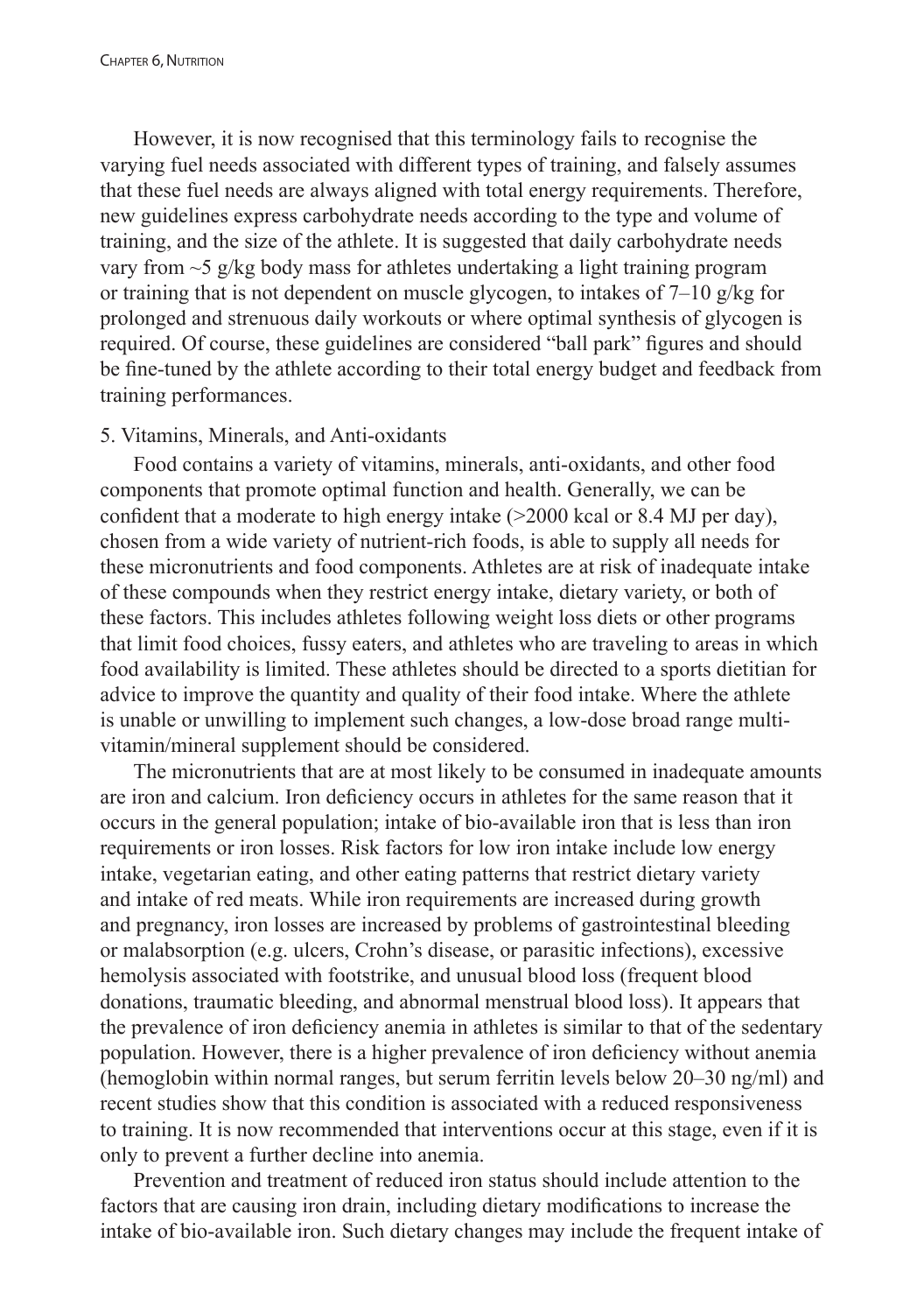small servings of foods containing the heme form of iron (e.g. red meats, shellfish, liver) and increased consumption of good sources of non-heme or plant iron (e.g. fortified breakfast cereals, nuts and legumes, wholegrain cereals, and green leafy vegetables). The athlete should also plan meals to combine the plant sources of iron with factors that promote iron absorption (e.g. Vitamin C and "meat factor"), while reducing interaction with excessive amounts of food factors that reduce the bioavailability of this iron (e.g. phytate in bran or tannin in tea). Vegetarians should pay particular attention to such planning. Iron supplements may be part of the therapy required to achieve good iron status in athletes. However, athletes should be warned about self-prescribing iron supplements on the basis of perceptions of fatigue. Iron deficiency needs to be diagnosed and treated by appropriate experts in sports medicine and sports nutrition.

Some athletes also fail to consume adequate calcium in their diets; this is a factor but not a primary cause in the development of poor bone health and stress fractures. The athlete should receive early intervention in the treatment of such problems (see Female Athlete Triad, below). This may include dietary advice to correct low energy availability, and to increase dietary calcium intake, principally through the consumption of low-fat dairy products or calcium-fortified soy alternatives.

#### **B. Special Issues**

#### 1. Eating for Recovery

The training and competition programs of high-level athletes often require several sessions of exercise each day. This has focused the attention on eating strategies that promote recovery after strenuous exercise and enhance the adaptations achieved by the training program. Nutrition-related aspects of recovery include refueling, rehydration, rebuilding and staying healthy. Rehydration requires the replacement of the fluids and electrolytes lost in sweat, and when the fluid deficit remaining after a workout or race is greater than 2% of body mass, it is sensible to implement a rehydration plan rather than relying on thirst or good luck. Strategies to remain as well-hydrated as practical during exercise are discussed in the section on competition eating (below). These strategies should also be used during training sessions, to enable the athlete to train optimally as well as to fine-tune the drinking practices that might occur during prolonged competitive events.

During the hours after exercise, the athlete should be guided to consume a volume of fluids equal to 125–150% of the remaining fluid losses. The replacement of electrolyte losses, particularly sodium, is also needed to maximise the retention of these drinks and the re-equilibration of body fluids. Sodium replacement can be achieved via the intake of electrolyte replacement products (e.g. oral rehydration solutions), foods with high sodium levels (e.g. bread, breakfast cereals, and other processed foods), or the addition of salt to meals.

The speedy resynthesis of muscle glycogen levels is assisted by the intake of carbohydrate-rich foods and drinks, and where there is less than 6–8 hours between workouts, it makes sense to maximise the time for efficient muscle refueling by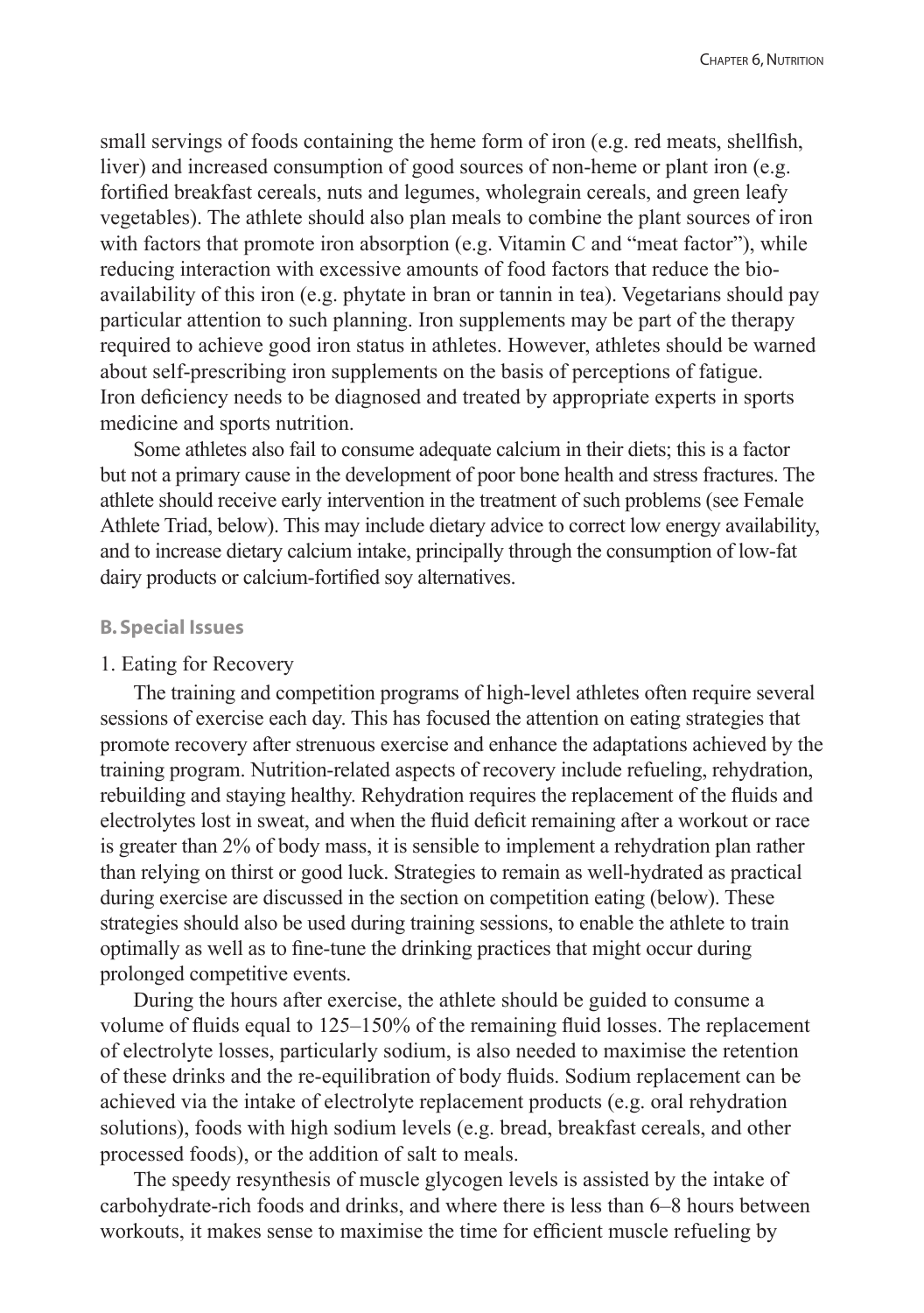consuming a carbohydrate supply as soon as practical after the first session of exercise. The inclusion of protein to post-exercise recovery eating is valuable in promoting net protein synthesis after exercise, including gains in muscle mass and strength and the repair of muscle damage. Such recovery eating probably requires the intake of  $\sim$ 10–20 g of high quality protein and 1 g of carbohydrate per kg body mass in the hour following exercise. In the case of resistance training, there is some evidence that the consumption of protein *prior* to the session is particularly effective in promoting the net protein gain following a workout.

To achieve recovery eating goals for key sessions of training or competition, the athlete should organise a suitable supply of snacks that can be taken to their exercise venue, or re-organise their daily timetable so that meals can be eaten in proximity to the session. Examples of food combinations that provide protein and carbohydrate are found in Table 6-3.

| Foods providing 50 g carbohydrate for<br>refueling goals | Foods providing 50 g carbohydrate and at<br>least 10 g high quality protein for refueling<br>and rebuilding |
|----------------------------------------------------------|-------------------------------------------------------------------------------------------------------------|
| • 600-800 ml sports drink                                | .1.5–2 cups breakfast cereal with 1/2 cup milk                                                              |
| • 450 ml soft drink or orange juice                      | • 200 g carton fruit-flavored yoghurt + 35 g<br>cereal/granola bar                                          |
| $\cdot$ 60–70 g packet of jelly beans                    | • 1 round sandwich with cheese/meat/chicken<br>filling $+$ piece of fruit                                   |
| • 2 sports gels                                          | • 500 ml flavored low-fat milk                                                                              |
| • 3 medium pieces of fruit or 2 bananas                  | • 300 ml liquid meal supplement                                                                             |
| • 2 thick slices of bread with jam or honey              | • 2 slices of toast + 1 cup baked beans                                                                     |

Table 6-3. Examples of foods that can be used for rebuilding and refueling goals.

# 2. Staying Healthy and Injury Free

To maximise the length and success of a sporting career, an athlete needs to stay healthy and injury free. Sound nutrition is one of the factors that can assist this goal. Conversely, poor eating practices can increase the risk of succumbing to sickness or injury, or lengthen recovery time. Heavy training is associated with a suppression of the immune system, especially during the hours following a bout of prolonged or strenuous exercise. Although products such as vitamin C, Echinacea, glutamine and bovine colostrum have been proposed as immune protectors, the available research fails to support overall benefits to the athlete's health. Instead the nutritional factors that are most likely to influence immune health are energy and carbohydrate status.

Inadequate energy intake is known to impair immune function and increase susceptibility to illness and infection. Carbohydrate depletion during exercise is associated with an increase in stress hormones and a suppression of immune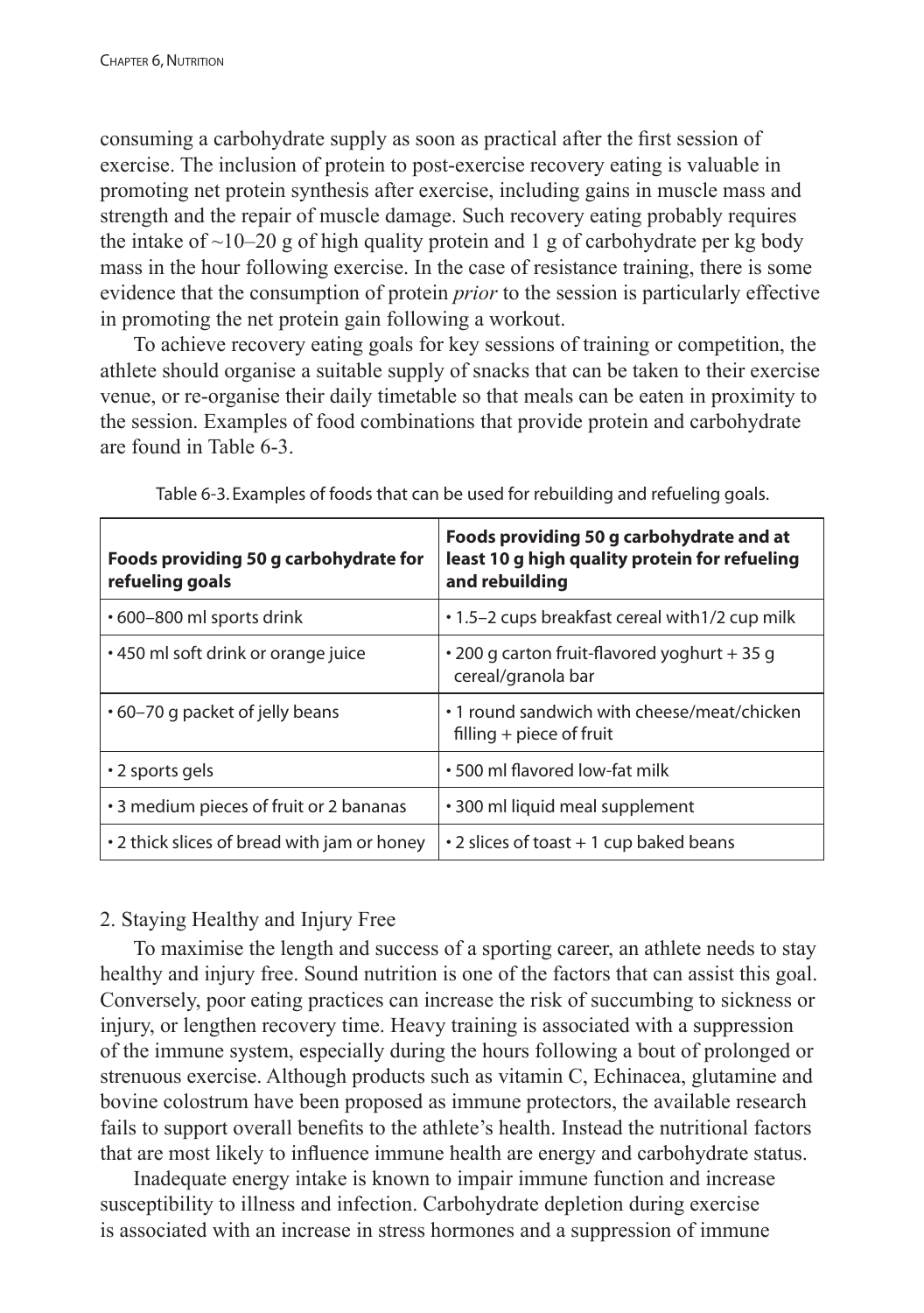parametres. Strategies that enhance carbohydrate availability, such as carbohydrate intake during and after exercise, have been shown to reduce these effects. Studies that track the success of these strategies in reducing the incidence of illness and infection in athletes are required.

Energy restriction and carbohydrate depletion can also be factors in injury. Training while fatigued can increase the risk of both traumatic and overuse injuries. More importantly, there are clear links between restrained eating and poor bone health. New research shows that low energy availability affects rates of bone turnover; this is in addition to its indirect effects on bone via disturbances to reproductive hormones in females. This is discussed in more detail in the section on the Female Athlete Triad. Since athletes are usually concerned about illness and injury, emphasis on the benefits of well-chosen eating practices could provide a new education message in sports nutrition.

# 3. The Female Athlete Triad

The term Female Athlete Triad was coined over a decade ago to describe the inter-relatedness of eating disorders, amenorrhea, and osteopenia in female athletes. At this time the syndrome involved a clinical diagnosis of these three medical issues and was often described in female distance runners. The aim of drawing attention to this syndrome was to change perceptions about the problem of impaired menstrual status in female athletes.

Originally, the cessation of regular periods was considered a benign condition, and was sometimes prized by female runners as a convenience or reward for heavy training. However, the past decades have seen accumulating evidence of the negative effects of disturbances to reproductive hormones on bone accumulation and bone density. Immediate problems include an increased risk of stress fractures, while the long-term picture includes a premature onset of osteoporosis. (See Chapter 13, Part 1, *Endocrine/Menstrual Factors* for additional details.)

The updated version of the Female Athlete Triad now targets energy availability, menstrual health, or bone density. It considers that each of these issues enjoys a continuum between optimal health and frank disorder, and that the athlete should be alerted to any change in their status of any issue. In other words, athletes must be educated that negative outcomes occur at a much earlier stage than previously considered, and that there are benefits of an earlier diagnosis and treatment of problems. The detection, prevention, and management of the Female Athlete Triad, or individual elements within it, require expertise and, ideally, the teamwork of sports physicians, dietitians, psychologists, and the coach/fitness advisor.

#### **C. Competition Eating**

#### 1. Fueling Up for Competition

In the days and hours prior to competition, the athlete should consume foods to prepare adequate fuel stores for their event. The normalised muscle glycogen levels of a trained athlete are considered adequate for the needs of events lasting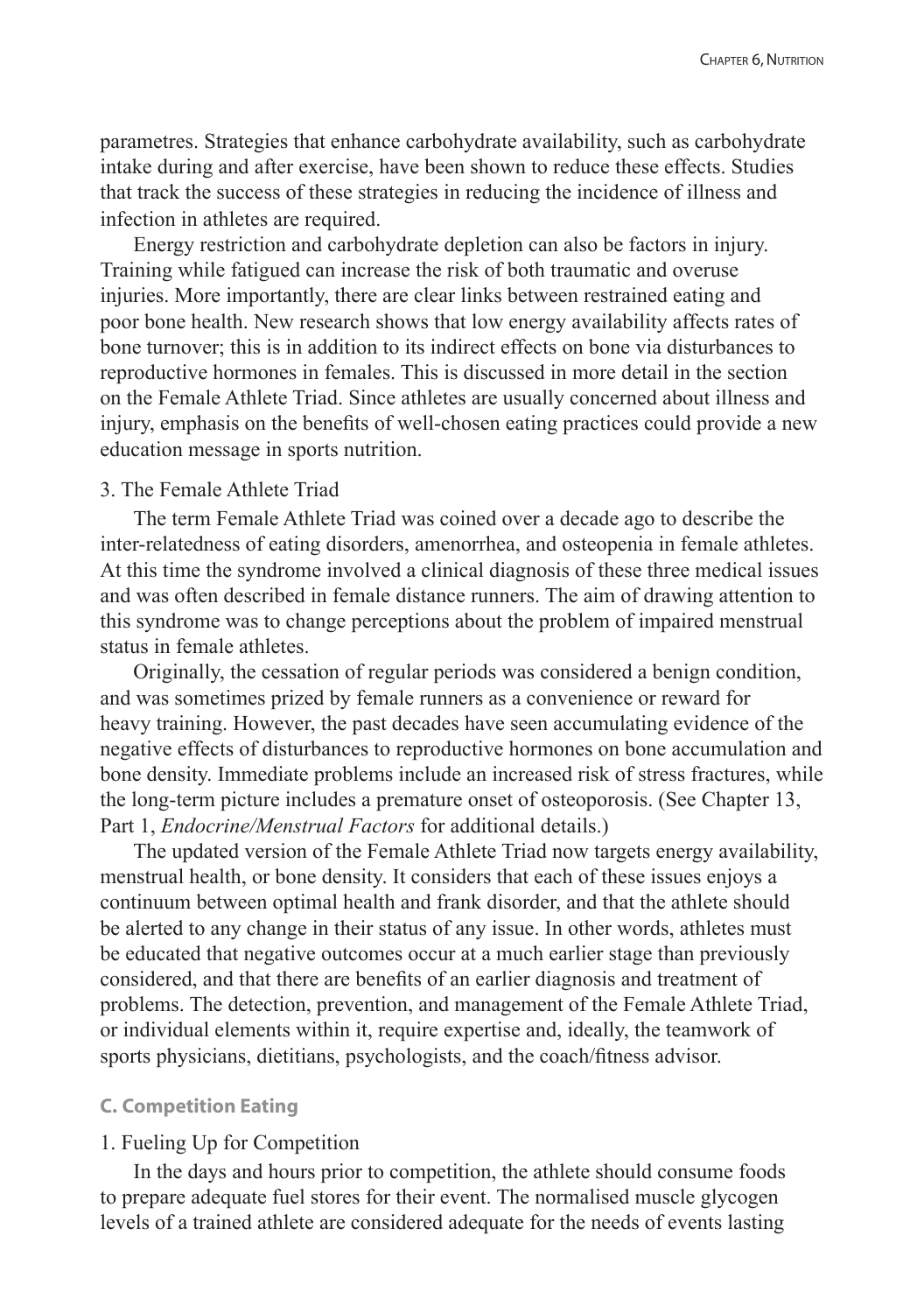up to 60–90 minutes. Preparation for such events can be managed by 24 hours of high carbohydrate eating and tapered exercise. Races lasting longer than this—for example, a marathon or 50 km race walking—are associated with the depletion of muscle glycogen which causes fatigue known as "hitting the wall".

Carbohydrate loading is a technique of maximising or super-compensating glycogen stores in the days leading up to the event. The original technique, described from research undertaken on relatively untrained subjects, required a period of low carbohydrate intake and hard training to deplete muscle glycogen levels (= 3 day depletion) followed by 3 days of high carbohydrate eating and exercise taper to supercompensate glycogen stores. More recent studies have shown that this depletion phase is unnecessary in trained individuals, and glycogen supercompensation can be achieved in as little as 36–48 hours of taper and highcarbohydrate eating  $\left(\sim\right]$  g/kg/d). Optimising muscle glycogen stores will allow the endurance athlete to run or walk longer in their event at their optimal race pace. Carbohydrate consumed in the hours before, and during prolonged events can provide additional fuel for the muscle and central nervous system.

# 2. Eating On the Day of Competition: Pre-Event and Between Events

The goals of the pre-event meal are to provide a final top-up of fuel and fluid stores, and to leave the athlete feeling confident and prepared to compete at their best. In general, a carbohydrate-rich meal is promoted, and the athlete should experiment with the type, amount, and timing of food intake to find an individualised plan that suits the needs of their events. When high-intensity exercise or competition nerves increase the risk of gastrointestinal upsets during the event, the athlete should try to reduce the fibre intake, fat intake, or volume of their last meal. Some athletes find that a liquid meal (commercial liquid meal supplement or fruit smoothie) is a convenient option.

The competition requirements of sprinters, jumpers and multi-event athletes (heptathletes and decathletes) often include a series of events over a day or days. Food and fluid intake over these days should be organised to refuel and rehydrate according to the needs of the event and the environmental conditions. The athlete should organise a nutrition plan of meals and snacks that suits the timetable of warm-up, competition and recovery.

# 3. Fluid and Fuel Intake During Events Lasting More Than 1 Hour

In events of greater than one hour duration, there is both an opportunity and need to consume fluid and carbohydrate during exercise to promote optimal performance. The loss of fluid and electrolytes through sweating leads to a reduction in body water. Fluid deficits of as little as 2% of body mass can impair performance, particularly in hot weather, with the impairment increasing in ratio to the size of the fluid deficit. Fluid intake during a race should be undertaken in consideration of the athlete's likely sweat rates balanced against the practicalities of the time lost in grasping and consuming the supplies at an aid station, and the risk of gastrointestinal problems. Monitoring weight changes before and after training sessions and events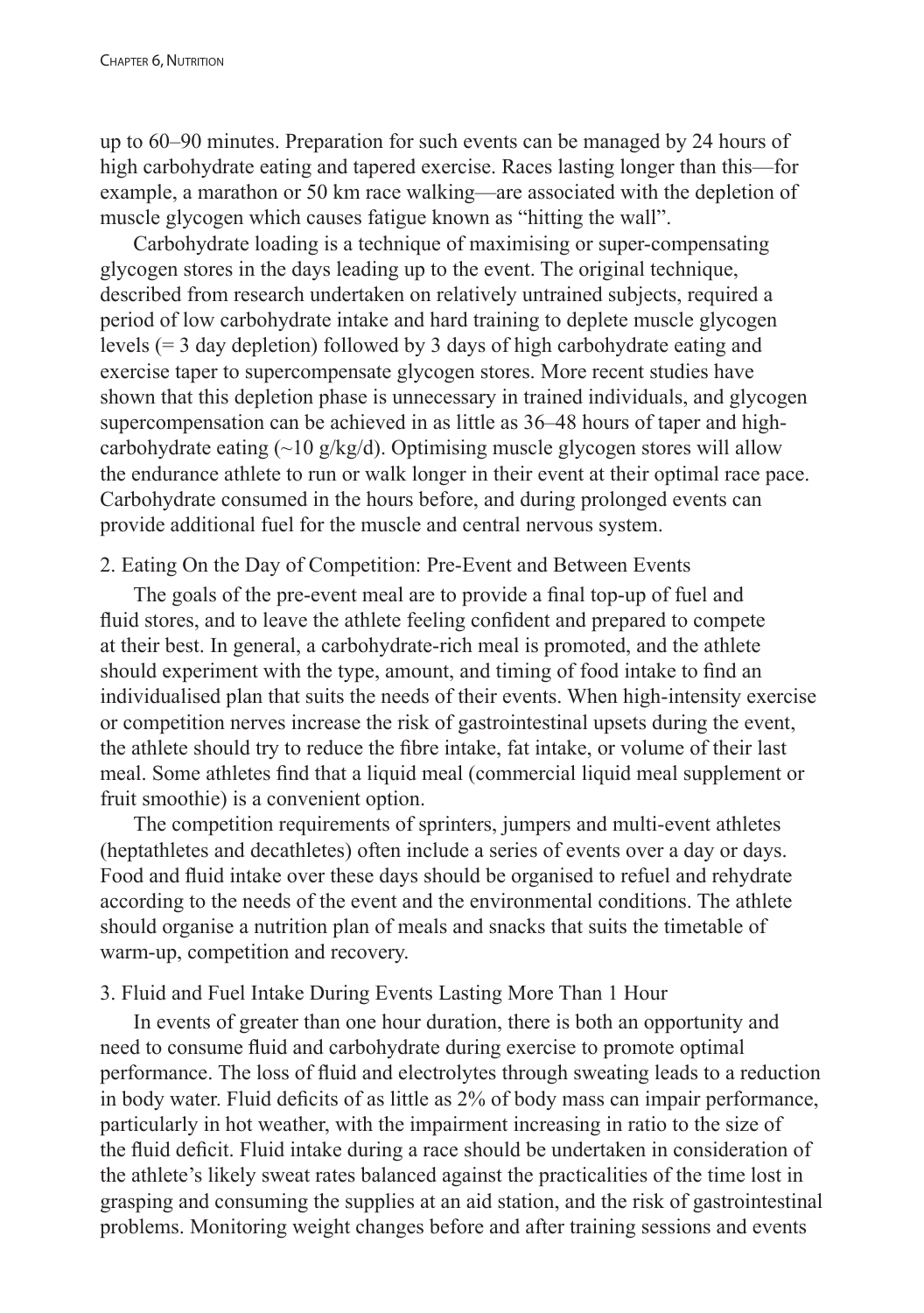can provide an estimate of sweat rates  $(1 \text{ kg loss} \sim 1)$  liter of sweat), and help to develop a personalised fluid intake plan. (See Appendix 5, *IAAF Policy on Fluid Replacement,* for additional information.)

Ideally, the athlete should try to match fluid intake with sweat losses as well as is practical, or to keep the fluid deficit to less than 2% of body mass. Although this is sometimes difficult for elite athletes running at high speeds in hot-weather races, practicing drinking during training can help to improve the skills and tolerance of fluid intake "on the run". Slower runners are better able to match fluid intake to their sweat losses, and in some cases, need to be warned about the dangers of overdrinking. Runners should not drink excessive amounts of fluid during an event so that they increase their body mass over the race. Overdrinking increases the risk of developing hyponatremia, which is a potentially fatal condition.

In events lasting greater than 60–90 minutes, race intake should also include carbohydrate to provide an additional fuel source. A strong literature shows that the intake of 30–60 g of carbohydrate per hour of a prolonged event can enhance performance by maintaining carbohydrate availability at a time when body carbohydrate stores are becoming depleted. This can be achieved by drinking commercial sports drinks that typically contain 4–8% carbohydrate and 10–20 mmol/l sodium. Such drinks have been manufactured to allow simultaneous replacement of fluid and fuel during exercise, and their pleasant taste has been shown to increase the voluntary intake of fluid compared to plain water. Recent studies have shown that the intake of carbohydrate may enhance performance of high-intensity events lasting about 1h (e.g. a half marathon). This is curious since muscle glycogen are not limiting in this event, at least if the athlete has undertaken a good nutritional preparation for competition. It is thought that benefits might be derived through the central nervous system, whereby carbohydrate supplementation causes enhancements of the perception of effort and pacing strategies. Further research is needed, and athletes in these shorter events should experiment with a race plan including carbohydrate intake from sources such as sports drinks, sports gels or confectionery items.

## 4. The Travelling Athlete

Most elite athletes are well-seasoned travelers, undertaking trips to training camps or specialised environments (e.g. altitude), and to compete. Athletes must be able to achieve their peak performance at important competitions such as Olympic Games or World Championships in an environment that is often both far away and different to their home-base. Many athletes compete in series like the Golden League or Grand Prix, which require them to travel almost weekly to compete against other athletes in this competition. Frequent travel can pose a number of challenges. These include disruptions to the normal training routine and lifestyle while the athlete is en route, jet lag, changes to food availability including absence of important and familiar foods, and a reliance on hotels, restaurants, and takeaways instead of home cooking. Even in an Athlete's Village there are the temptations of an "all you can eat" dining hall. Depending on the destination, the athlete may be at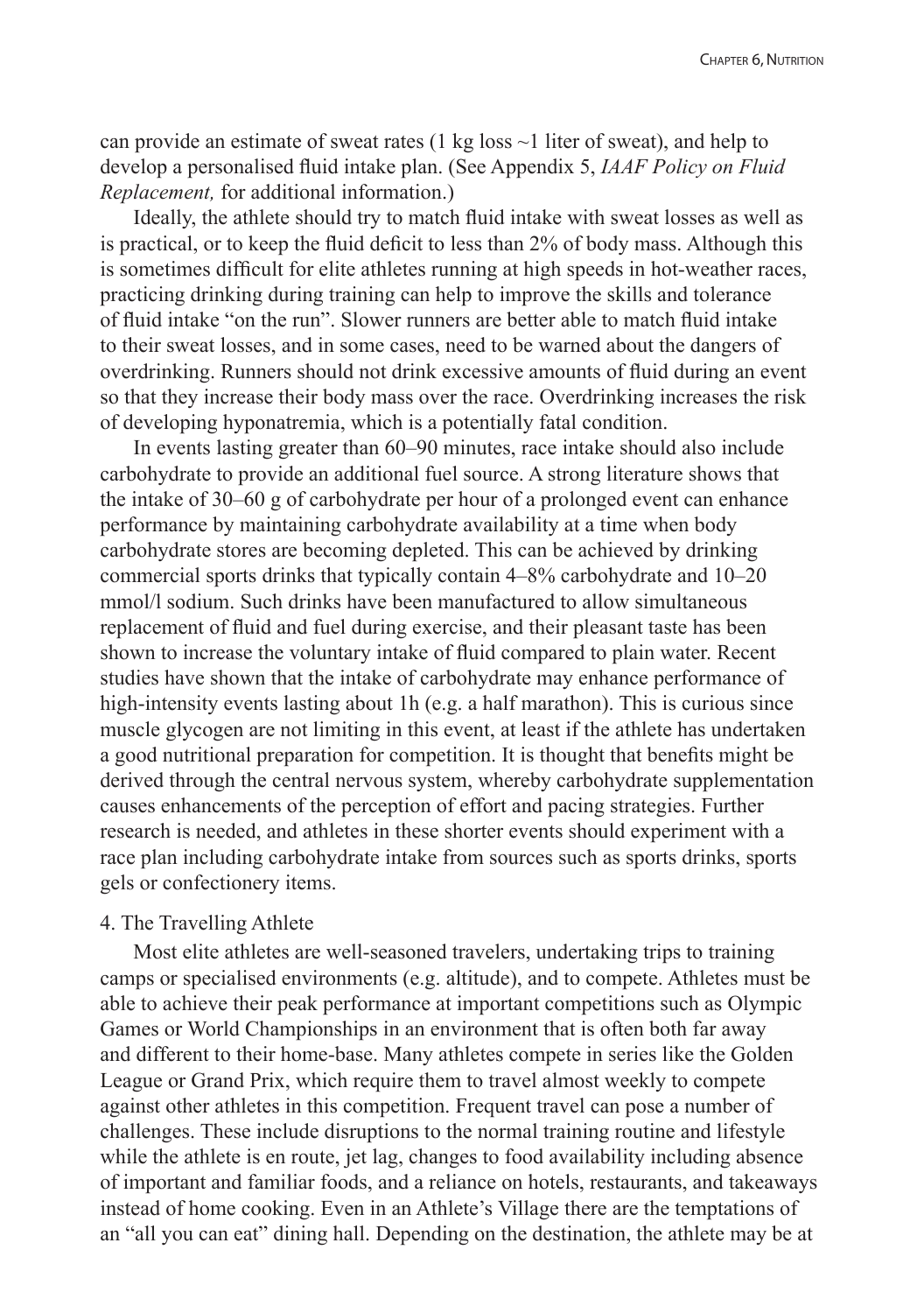risk of gastrointestinal illnesses due to exposure to food and water with poor hygiene standards (see Chapter 12, *Infectious Diseases*).

There are many strategies that an athlete can put into place to overcome these challenges. These include preparation techniques such as investigating the likely food issues in the new environment, and organising a supply of important or missing foods to accompany the athlete. Items that are portable and practical for travel include powdered sports drinks and liquid meal supplements, sports bars, cereal/ granola bars, breakfast cereal and skim milk powder, dried fruit and nut mixes, and rice cakes/crackers with spreads. Having an "emergency" supply of foods can allow the athlete to supplement inadequate meals, provide additional snacks, and be selfreliant in looking after nutritional needs at key times such as post-training or postevent.

## **D. Sports Foods and Supplements**

Sports foods and supplements represent a multi-billion dollar industry, supported by aggressive marketing from manufacturers and word of mouth between athletes and coaches. Sports scientists believe that well-controlled research should underpin the promotion of any sports nutrition practice and are understandably frustrated that supplement manufacturers often make impressive claims about their products without adequate (or in some cases, any) proof. However, in most countries, legislation regarding supplements or sports foods is either minimal or not enforced, allowing unsupported claims to flourish and products to be manufactured with poor compliance to labeling and composition standards (see also Part 2 of this chapter, *A Rational Approach to Supplements,* for additional details). Athletes are usually unaware of these lapses.

Before making a decision to use a supplement or sports food, athletes and coaches should consider the likely benefits, balanced against the cost of the product and the risk of negative outcomes. Problems include the risk of side-effects or inadvertent intake of a substance that is banned in sport, leading to a "positive" doping outcome. The advice of a sports nutrition expert should be sought to provide such information.

The ever-growing range of sports nutrition products can be divided into two separate groups. Some supplements and sports foods address the special nutritional needs of athletes, and offer a simple or practical way to meet known nutritional goals. This group includes sports drinks, sports bars, liquid meal supplements and micronutrient supplements that are part of a prescribed dietary plan. Many of these products are specially designed to help an athlete meet specific needs for energy and nutrient, including fluid and carbohydrate, in situations where everyday foods are not practical to eat. The use of many of these products has been discussed in previous parts of this chapter. These sports foods and supplements can be shown to improve performance when they allow the athlete to achieve their sports nutrition goals. However, they are more expensive than normal food, and this consideration must be balanced against the convenience they provide.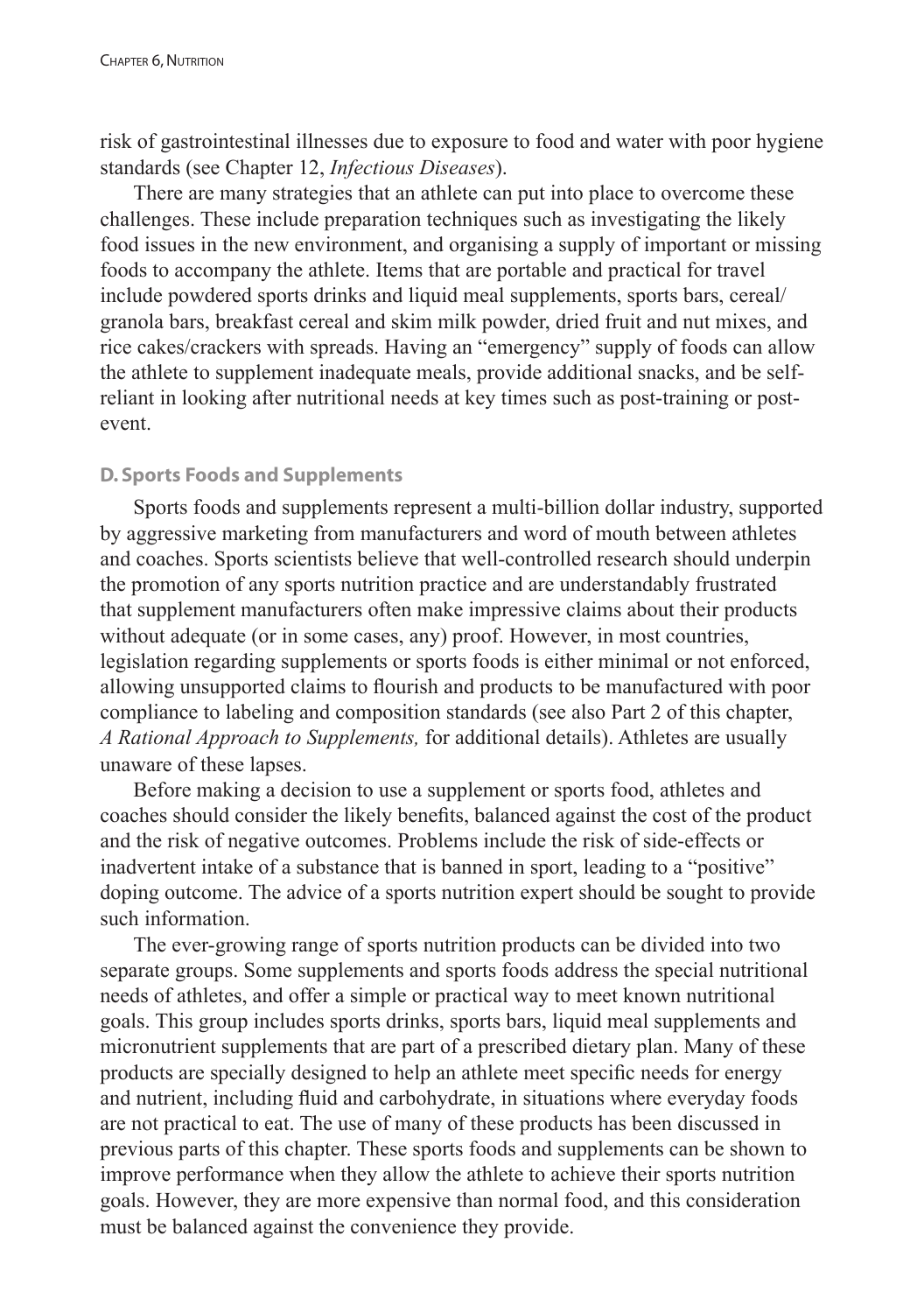Conversely, some products claim a direct ergogenic benefit to sports performance. Very few of these products have clear scientific evidence to support these claims, with a few exceptions including caffeine, creatine, and bicarbonate/citrate. Athletes should seek expert advice about such supplements to see if their sport/exercise warrants experimentation with these products to ensure that a correct protocol is tried. It should be noted, however, that supplements and sports foods are neither a short cut to optimal performance nor a replacement for the sound principles that underpin good training.

#### **References**

- 1. Burke, L. M. Practical Sports Nutrition. Champaign, IL: Human Kinetics Publishers, 2006.
- 2. Maughan, R. J., L. M. Burke, and E. F. Coyle (eds.). Foods, Nutrition and Sports Performance II. London: Routledge, 2004.
- 3. Maughan, R. J. (ed.). Encyclopedia of Sports Medicine: Nutrition in Sport. Oxford: Blackwell Science, 2000.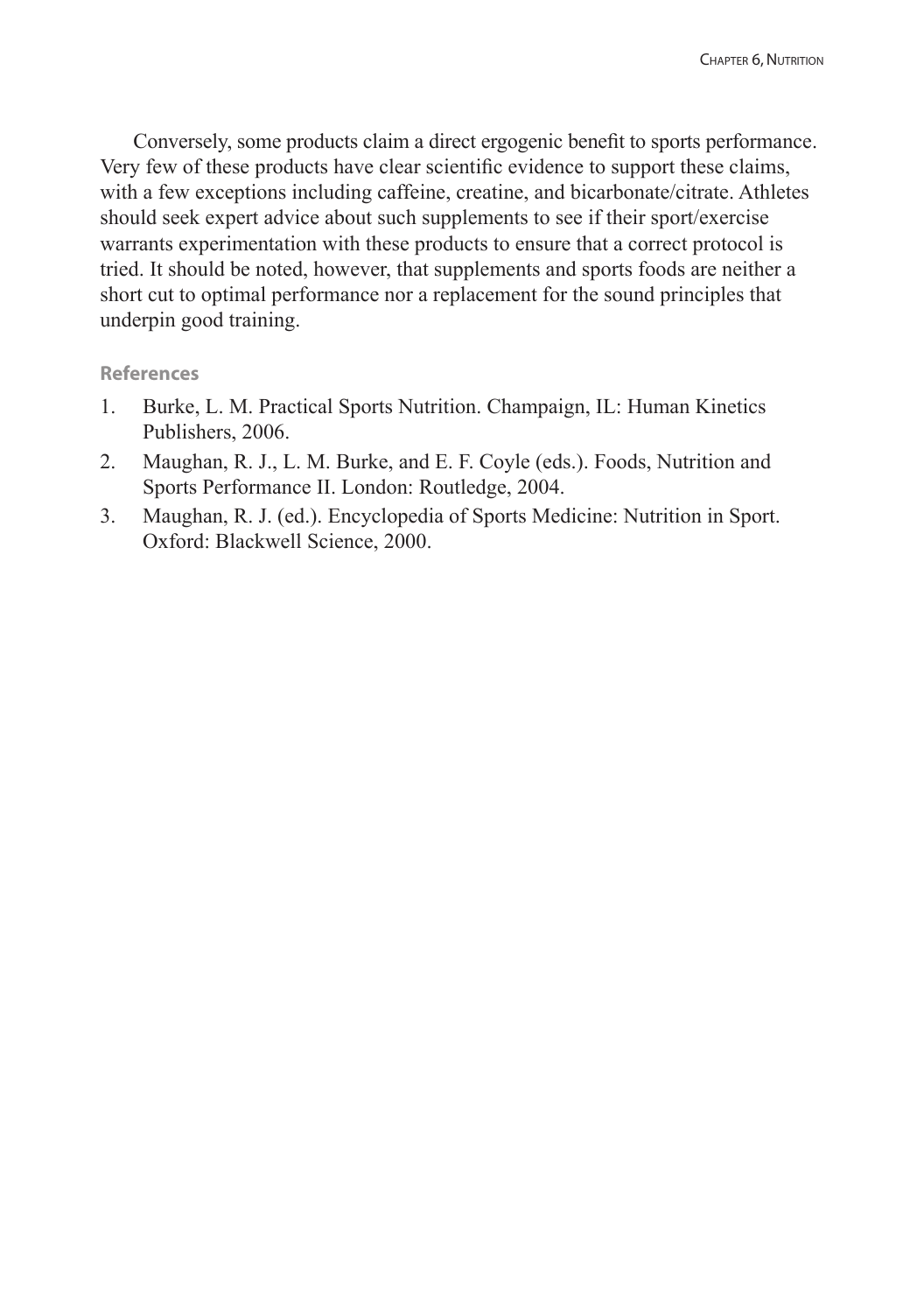# **A RATIONAL APPROACH TO SUPPLEMENTS**

Nutrition scientists in recent years have identified an increasing number of elements that are now deemed essential for a complete diet. In addition to the wellknown critical need for vitamins and macro-nutrients (energy fuels), they have noted the importance of the 'essential' amino acids, trace minerals, fatty acids, and phytochemicals, as well as many other organic compounds. With the increasing use of industrial food production processes, many of these elements have been found to be deficient in various segments of the population, including possibly athletes who are training intensively.

It is well known that the diets of many pre-adolescents and adolescents, including athletes, are often lacking in adequate calcium and iron. In this age group the consumption of "empty calories" (sugars and sweets) is well documented. This is especially true among young women. Further, those women athletes in whom weight control is a concern are often calorie-deficient and suffer from an "energy deficit" that may have long-term effects on skeletal and reproductive health.

## **A. Athletes and the Supplements Industry**

In order to ensure that athletes are obtaining nutrients sufficient for their training needs, they should have a complete dietary analysis and counseling by a qualified sports nutritionist, including a blood analysis for macro- and micro-nutrients.

Instead, athletes and coaches have been convinced by the dietary supplement industry that all athletes' diets are inadequate, and routinely need supplementation.

The "nutritional supplement" industry has now become a multi-billion dollar enterprise. This industry utilises modern advertising techniques and mass-marketing, which is often based upon pseudo-science, factual distortion, and nutritional halftruths, in order to promote its products.

The U.S. "Dietary Supplements and Health Education Act" of 1994 established the legal framework for the manufacture of supplements. A dietary/food or nutritional supplement is defined as:

- 1. A product (other than tobacco) that is intended to supplement the diet that bears or contains one or more of the following ingredients:
	- a. a vitamin
	- b. a mineral
	- c. an herb or botanical
	- d. an amino acid
	- e. a dietary substance for use by man to supplement the diet by increasing the total dietary intake
	- f. or a concentrate, metabolite, constituent, extract, or combination of any ingredient described above.
- 2. Is intended for ingestion in pill, capsule, tablet, or liquid form.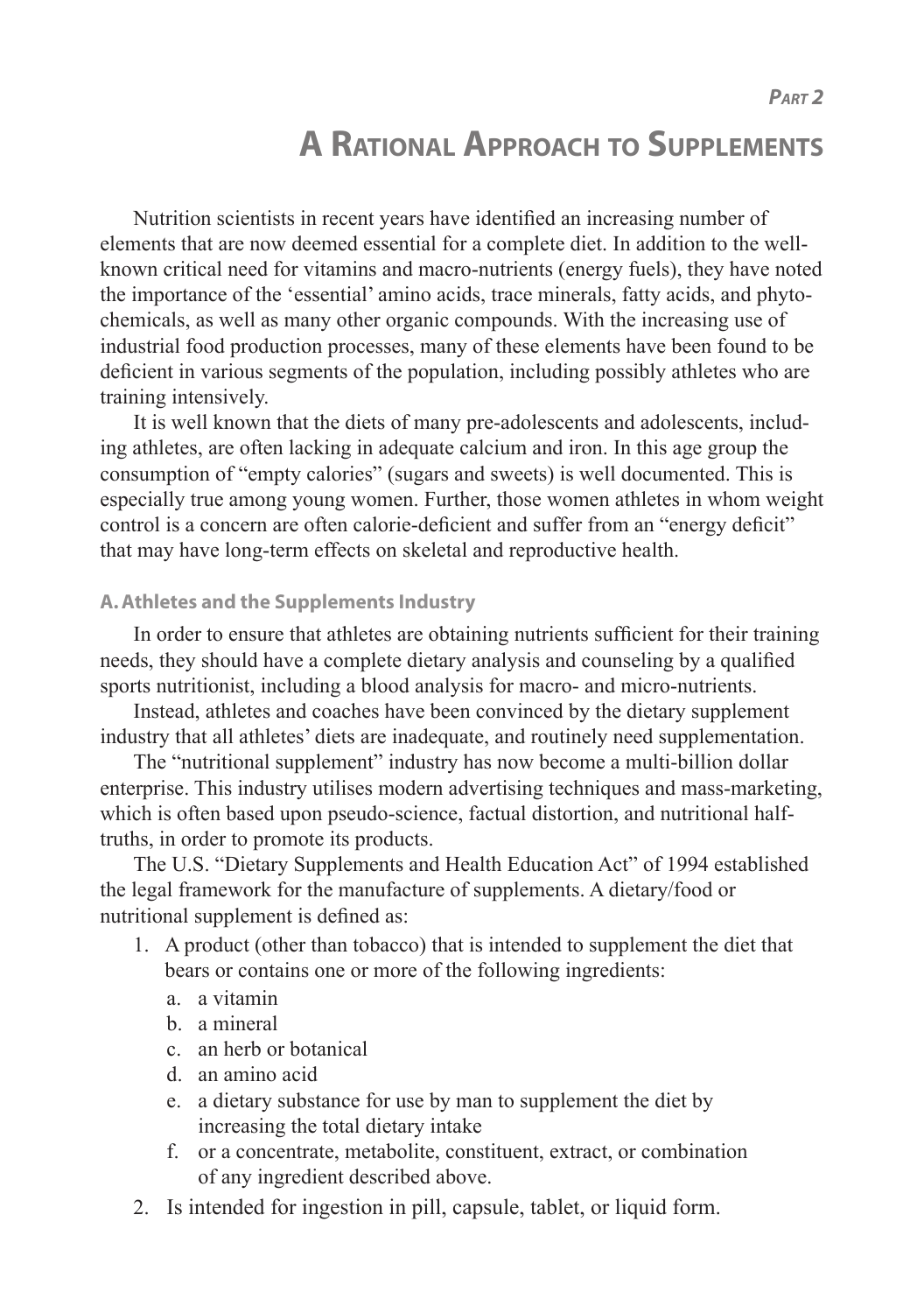- 3. Is not represented for use as a conventional food or the sole item of a meal or diet
- 4. Is labeled as a "dietary supplement"

These products are sold primarily as "ergogenic aids", "natural" or "legal" steroids, "fat burners", energy or immune system "boosters", etc. Many of these contain or are contaminated with androgenic pro-hormones that the body may convert to active anabolic steroids, resulting in a positive doping test.

The dietary supplement industry is unregulated, as these products are classified as "foods." They are not required to demonstrate the efficacy of their claims, so long as they do not purport to treat diseases.

Numerous studies have shown that:

- The quantity of the listed products on the label may vary widely from the amount listed.
- Many products contain ingredients that are not listed.
- "Natural" products are not necessarily safe.
- Side-effects are seldom listed.
- They may interfere with other prescription medications.
- They may create deficiencies of other nutrients.
- Some products that are purported to contain "legal" or "natural" pro-hormones actually contain banned anabolic steroids.

Many studies have shown that a significant number of supposedly "legal" or "safe" supplements may contain anabolic steroid precursors or pro-hormones that will result in a positive doping test. This is especially true if the manufacturer also produces a line of products that contain these banned substances, as crosscontamination may occur during the manufacturing process. In addition, Geyer et al. (2004) have shown that a sizable percentage of supplements are contaminated with androgenic-anabolic steroids, even those manufactured by a company that does not produce a line of anabolic products. The majority of these products are manufactured in the U.S., but labels are not required to list the country of origin.

It has been suggested that athletes use only supplements that 1) have been approved by such agencies as the U.S. Pharmacopeia (USP) or similar, or 2) have been tested and certified by the manufacturer as being free of pro-hormones or other banned substances, and have had no contact with these substances during their production or transport. Such certification ensures the quantity and purity of the product, but does not ensure its being free of banned substances.

However, it is unlikely that this type of certification will occur to any extent, unless laws governing the manufacture of these supplements are altered radically. The number of elite athletes who are subject to doping control is miniscule compared to the total number of consumers. Hence, such testing and approval would not be cost-effective for the manufacturer. Further, even if the manufacturer were to test and certify its products, in the event of a positive doping test such verification would not likely render it immune from a legal liability suit.